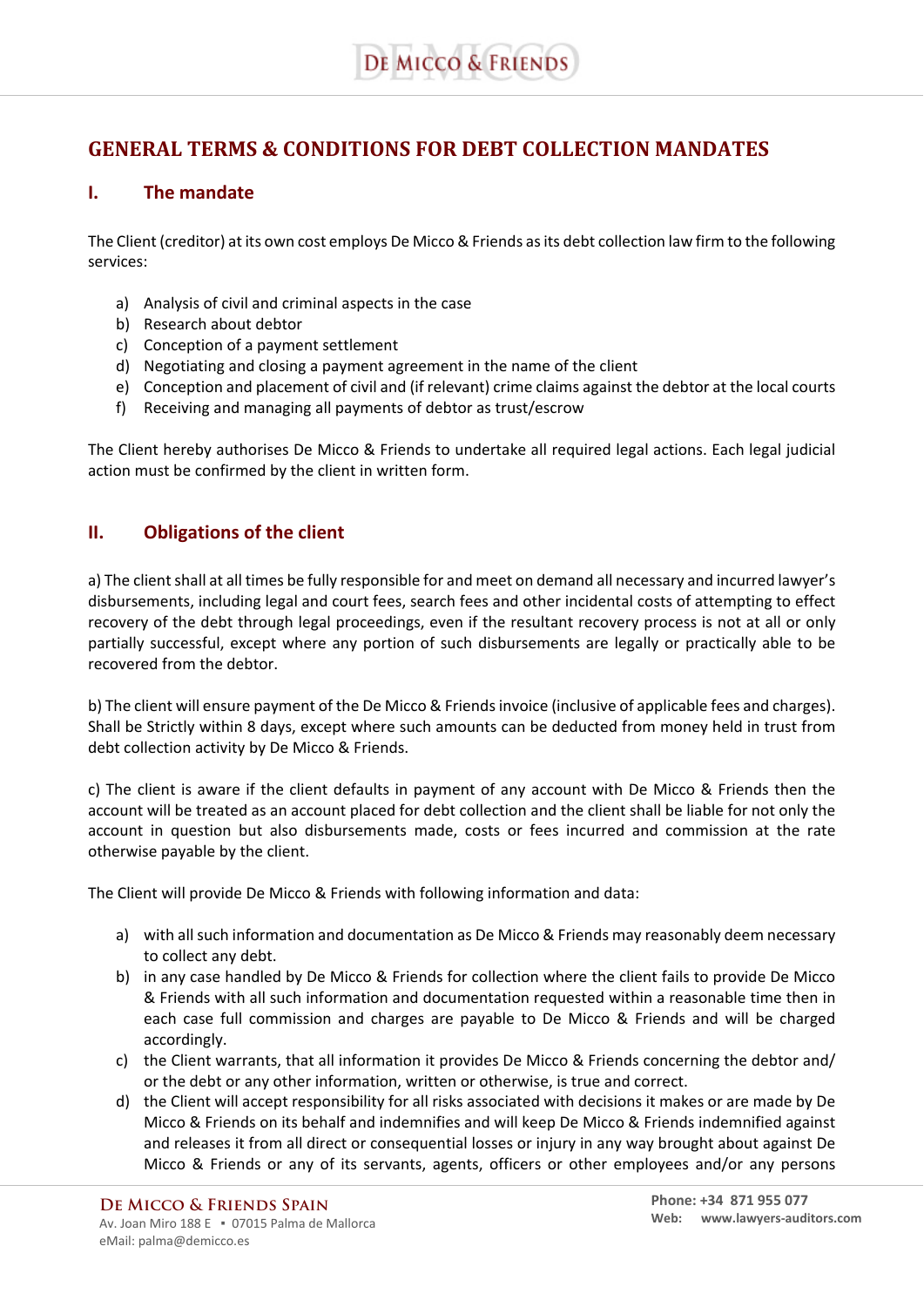instructed by it on behalf of the Client in the negligent or other exercise or it's undertakings on behalf of the Client or advice provided.

#### **III. Authorisation, power, payments**

The Client authorises De Micco & Friends in its rights to receive, endorse and deposit all monies recovered into its trust account on behalf of the Client and to deduct therefore all costs, fees, legal costs, commissions or other expenses which the Client is liable to pay thereafter.

The client authorizes De Micco & Friends to negotiate, make and accept offers on debt amounts for payment from the client's debtors without consenting with client or any authorised person from the client and that the client duly accept any offers De Micco & Friends agree to on clients' behalf. The client agrees that all accounts forwarded to De Micco & Friends which are subsequently withdrawn or settled are subject to the usual charges and commissions as set forth in the agreement. In the case of any collections remaining with De Micco & Friends at the time of the Client's subscription not being renewed or being cancelled, the client shall reimburse De Micco & Friends for any monies expended and will pay full Commission on each collection made at the rate shown in this document.

#### **IV. Fees and payments**

a) All applicable fees and charges shall become due and payable to De Micco & Friends from the moment that the Client instructs De Micco & Friends to collect the debt.

b) All applicable fees and charges remain due and payable, if following De Micco & Friends receiving collection instructions from the Client, the Client later advises that the debt has been issued in error or was incorrect in any way from that as was initially instructed.

c) The Client will notify De Micco & Friends immediately of payment made by the debtor direct to the client within 3 working days of receiving the payment.

d) In the event that payment on De Micco & Friends invoice is not forthcoming a debt collection fee will be added.

In any case handled by De Micco & Friends for collection where the debt is:

- a) Paid direct to the client by or on behalf of the debtor
- b) The action is discontinued by the client (within 12 months of the debt being given to De Micco & Friends)
- c) The debt process is compromised. A debt is deemed compromised when a client interferes with the collectors' ability to collect a debt by their normal processes and failing to abide by the outlined of this document and information provided on De Micco & Friends s website in the Client Guides.
- d) A credit is allowed by the client
- e) The client accepts goods in lieu of payment
- f) For whether the client finds that the debt has been paid prior to being sent to De Micco & Friends. THEN – IN EACH CASE FULL COMMISSION IS PAYABLE TO De Micco & Friends

#### **V. Terms**

This Agreement shall automatically be deemed to have been renewed for a further 12 months on the then current fee level prior to the expiration of the current term of the Agreement if the Client does not give De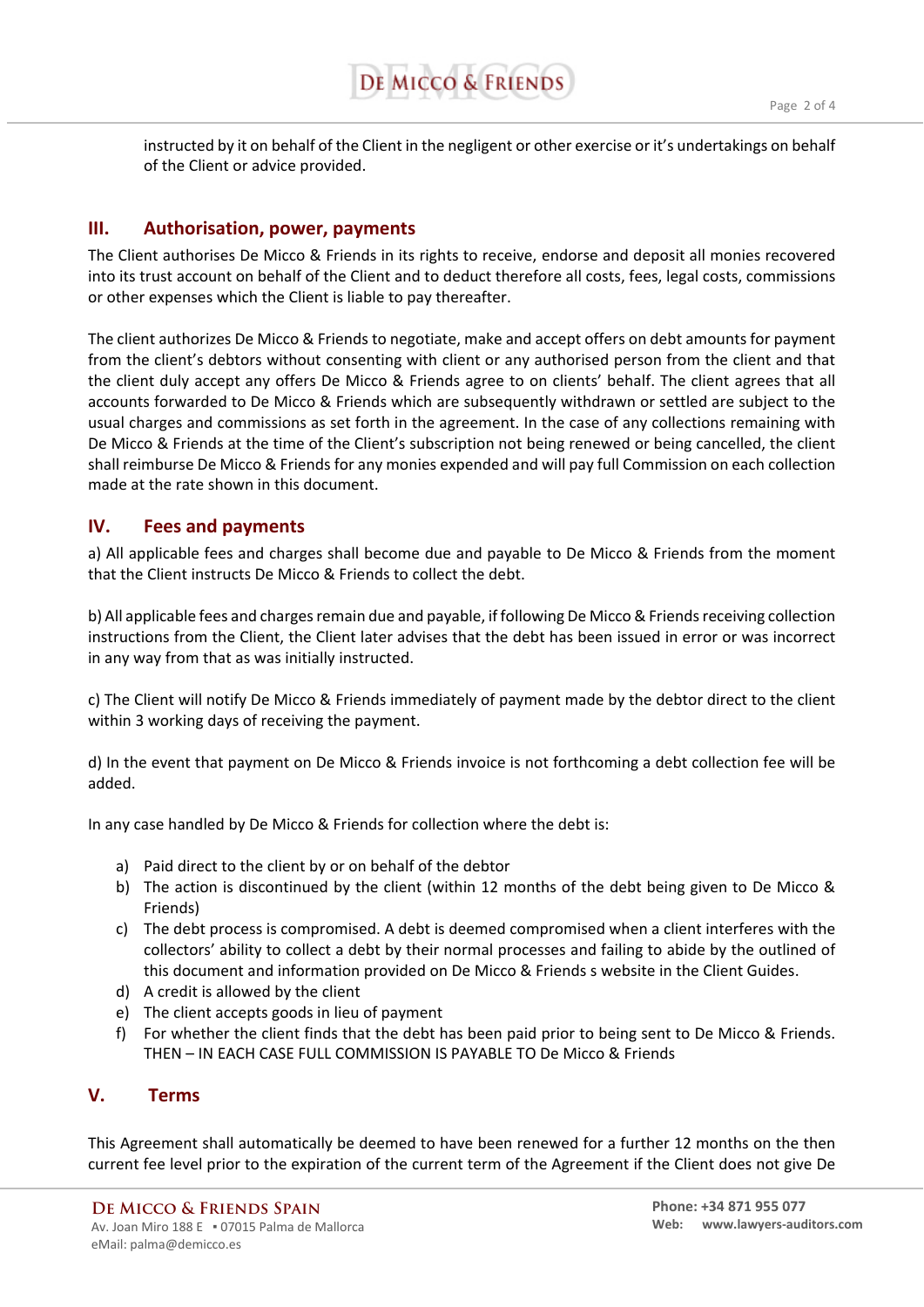Micco & Friends written notice of at least 30 days prior to the agreement expiring, that it does not intend to renew.

- a) If the Client does give such written notice, all matters then held with De Micco & Friends shall be completed by it and De Micco & Friends shall be entitled to full commission on the full debt amount as first instructed by the Client.
- b) De Micco & Friends shall have the right (without providing any reason therefore) to refuse to handle any collection matter.
- c) The rate of charges payable shall apply only to debts collectable in Europe. Debts collectable outside of Europe shall be negotiated with the client.

### **VI. Information and privacy**

All information of whatever kind and in whatever form provided by De Micco & Friends to the Client hereunder is for the privileged and exclusive use of the Client only and no one else and it's use by the Client outside of its purpose in debt collection or its dissemination to any other person, or parties shall be at the sole risk of the Client in all aspects and De Micco & Friends accepts no responsibility therefore and does warrant its correctness.

- a) If the Client shall disseminate any information provided by De Micco & Friends hereunder to any outside person or parties or use it for any other purpose other than for debt collection or for deciding whether to advance credit, then the Client shall indemnify and keep De Micco & Friends fully indemnified against any claim, loss, damage or expense arising there from.
- b) De Micco & Friends reserves the right to terminate this agreement at any time by giving written notice to the client, (without providing any reason therefore) and the client shall receive back any monies held by De Micco & Friends, less all applicable fees and charges.
- c) This written Agreement contains the entire and only agreement between the parties notwithstanding any other prior agreement representation, promise, and condition or guarantee unless any other alleged agreement shall be in writing and postdate this Agreement and will be signed by both parties.
- d) The client agrees to this contract in conjunction with the client guide provided on De Micco & Friends website www.lawyers-auditors.com and understands that both this document and the documents provided on the website forms an official agreement between both parties.
- e) If any part of this Agreement is held to be void, void able, unenforceable or illegal, then ipso facto that part shall be deemed never to have been a part of the Agreement which shall continue with the remaining provisions.

Both parties are obliged to abide by the rules and regulations of the agreement and it'll stand to benefit the parties, their successors and assignees. This agreement is closed exclusive under **Spanish law**. The jurisdiction is Palma de Mallorca, Spain.

#### **VII. Data protection and Money laundering rules**

According with the law 15/1999 from 13<sup>th</sup> of December for the protection of personal data and the decree 1720/2007 from the 21<sup>th</sup> of December we inform the client, that the person related files will be filed in a file that is in possession of De Micco & Friends. With this the client will authorize that all client's data, obtained in consultation, application or analysis will be processed to avoid fraud and maintain a contract relation. The client can oppose the access to his data at De Micco & Friends, Avda. Joan Miro, 188 E, 07015 Palma de Mallorca, on presentation of clients' passport.